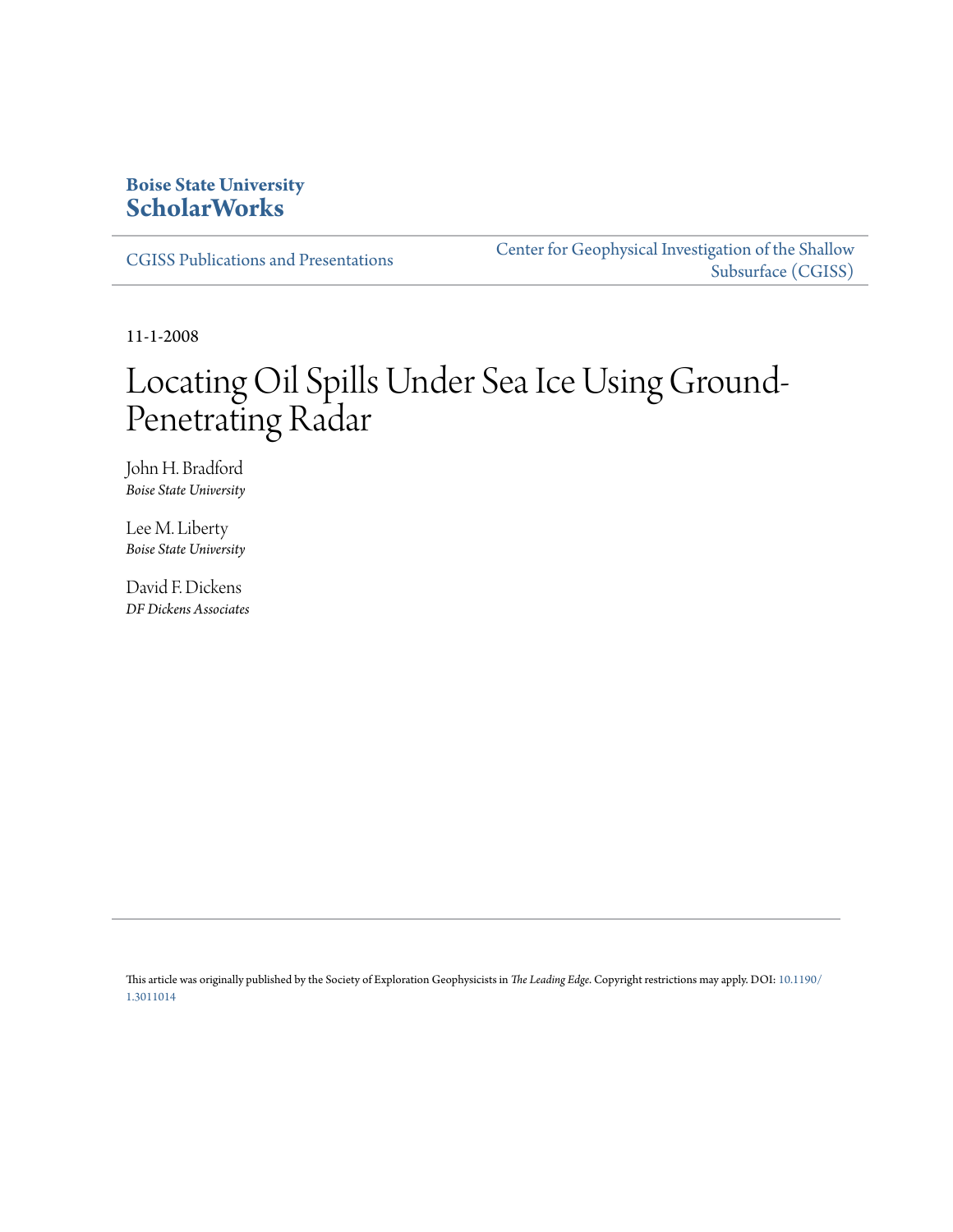### Locating oil spills under sea ice using ground-penetrating radar

JOHN H. BRADFORD and LEE M. LIBERTY, Boise State University, USA DAVID F. DICKINS, DF Dickins Associates, LaJolla, California, USA

The accelerating level of interest in arctic oil and gas **L** exploration was demonstrated in the overwhelming response to recent lease sales in the Alaskan OCS region. As development increases, the potential for accidental oil spills in the arctic marine environment increases. The need for reliable systems to detect oil trapped in a range of ice conditions remains at the forefront of continued efforts to improve response to ocean spills.

Crude oil released from a subsea blowout or a marine pipeline rupture will rise through the water column to the surface. If an ice sheet is present, the oil will become trapped at the base of the ice and form an oil layer between the ice and water. The areal distribution of oil is limited by natural variations under ice that provide natural "reservoirs" to effectively contain spilled oil. If we consider first-year ice, oil spilled under early season thin ice will spread over a larger area and be contained in relatively thin pools up to a few centimeters thick. Under thick, late-winter ice, the maximum oil thickness in the deepest pools could reach over 30 cm. Spills under ice during the active solid ice growth period (November–April) will become encapsulated by new ice growth beneath the oil layer.

A concerted Canadian research effort in the 1980s, sponsored by industry and government, analyzed and tested a variety of technologies (including radar, electromagnetic, and acoustic techniques) to detect oil in or under solid ice. Results suggested potential for radar methods, but there was no further development at that time.

Since 2004, we have conducted numerical, laboratory, and field experiments to test the ability of ground-penetrating radar (GPR) to locate oil within or beneath sea ice. Here we begin with a discussion of the physical characteristics of sea ice followed by an introduction to basic GPR concepts as related to oil detection in the sea-ice environment. We then overview our work to date, which includes developing algorithms for realistic modeling of GPR signal propagation through sea ice and controlled spills in the laboratory and natural sea-ice environment.

#### **Formation and properties of sea ice**

Brine inclusion within a growing sea-ice sheet and the subsequent behavior of these brine pockets through the winter has a significant impact on radar attenuation. In addition, the condition of the brine channels at different stages in the ice's growth and melt cycles affect the characteristics of the oil layer, determining for example whether the oil resides as a discrete trapped layer or as a diffuse boundary with vertical migration through all or part of the ice sheet.

Brine is entrapped within an ice sheet during the freezing process in the form of fine pockets of fluid between platelets of pure ice. The amount of salt trapped in the ice is principally dependent on the rate of freezing. As the ice thickens, the

growth rate decreases, and brine is expelled more efficiently. At any given temperature, the fluid within the brine channels is always at a salt concentration so that it is in equilibrium with the surrounding pure ice crystals. The dominant salt in seawater (NaCl.H<sub>2</sub>O) precipitates out at -22.9°C. This means that for brine pockets to exist in a primarily crystalline (nonfluid) state, the ice temperature needs to be below this value. In most areas outside the High Arctic, air temperatures are such that only the upper ice layer will experience temperatures below this threshold for any length of time. Consequently, most entrapped brine will exist in a concentrated fluid state. The gross brine volume  $(V<sub>b</sub>)$  within any sea-ice sheet increases with salinity and temperature. Higher  $\rm V_{\rm b}$  leads to increased electric conductivity and therefore inhibits GPR signal penetration.

In a cold sea-ice sheet with a close-to-linear temperature profile connecting the cold surface  $(<\sim 0^{\circ}C$ ) and relatively warm ice/water interface (-1.9°C), the brine exists in discontinuous pockets. The energy balance favors continual melting of the ice at the warmer end of a brine pocket and refreezing at the colder end. As a result, the pockets tend to migrate towards the higher temperatures at greater depth, becoming larger and longer as they pass into progressively warmer surrounding ice. Eventually, the pockets coalesce to form major continuous channels with diameters in the order of 0.1–10 mm. In the spring, the ice normally experiences a reversal in temperature gradient with both the upper and lower ice surfaces being warmer than the interior. In this situation, brine is expelled from the sheet in both directions. As a result, the gross salinity (total salt content) of the sheet decreases with time, and the brine channels remain to form a continuous pathway from the base to the ice surface.

Oil released during the cold months will migrate only a few cm before becoming trapped in the ice sheet. This has been observed in ice cores extracted throughout the winter, with the vertical rise depending largely on the internal ice temperature. Oil will tend to rise in the ice to the level where the temperature is close to 8°C. Depending on the ice thickness at the time of the spill, an initial vertical migration of 10–20 cm could occur rapidly, with the oil stabilizing at that level until the ice sheet warms further in the spring. Late in the season, when the ice warms and continuous brine channels form, trapped oil is released and migrates rapidly to the surface.

#### **Detecting oil under ice with GPR**

In GPR studies, a transmitting antenna generates an oscillating electric field that propagates through the subsurface and is reflected back toward a receiving antenna at boundaries separating materials with differing electric properties (dielectric permittivity and conductivity). Dielectric permittivity largely controls propagation velocity and reflectivity, while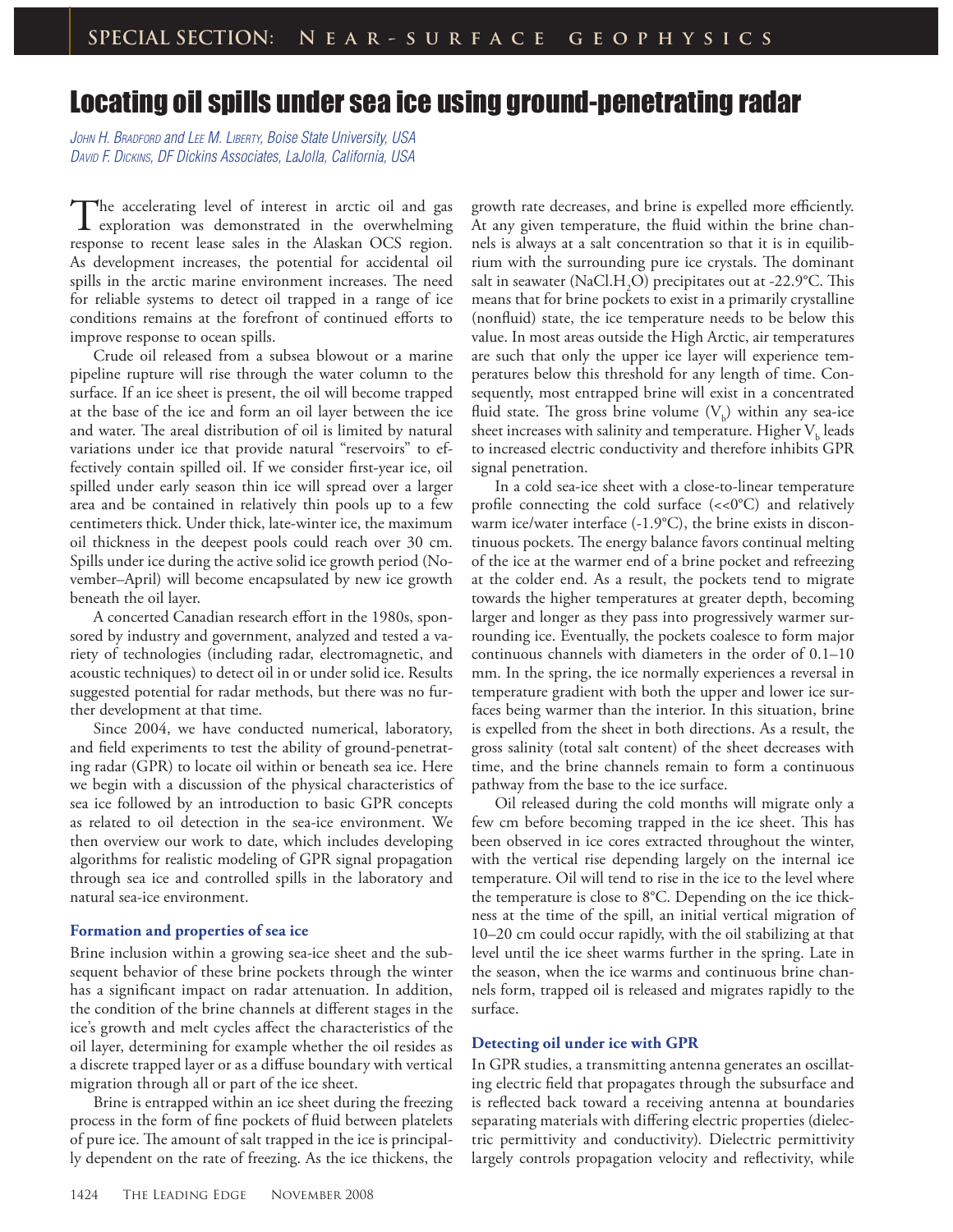signal attenuation is primarily a function of conductivity with high conductivity leading to increased signal attenuation. The reflected wavefield is recorded and used to produce a reflector map that indicates subsurface electric property contrasts. The large permittivity contrast between sea ice and sea water  $(-5.88)$  and between sea ice and oil  $(-5.2.2)$  suggests that GPR should be sensitive to the presence of oil at the ice/ water interface, and a number of published studies use GPR to image the sea ice/sea water contact.

For operations at the upper end of the GPR frequency spectrum (500–1000 MHz), the dominant wavelength in sea ice ranges from 30 to 15 cm, respectively. We expect that often spilled oil will form pools or films just a few centimeters thick, leading to the necessity of thin-bed analysis. In this case, rather than relying on a direct measure of traveltime differences, detailed measurements of the waveform are used to detect the presence of thin layers and characterize their properties. As with seismic reflection data, the standard instantaneous attributes (amplitude, frequency, and phase) can be powerful tools for detecting the presence of thin-layer anomalies. Amplitude, frequency, and phase measurements can be made from typical fixed-offset GPR data, which are relatively fast and inexpensive to acquire.

Sea water strongly attenuates the radar signal, with the rate of attenuation increasing as the dissolved solid concentration (electric conductivity) increases. Thus, brine contained within pockets or channels in ice may limit signal penetration. When sea ice forms, predominant ocean currents cause preferred alignment of the c-axis of the ice crystals. This in turn results in a preferred alignment in the distribution of brine within the ice matrix which produces directionally dependent electric conductivity. Most commercial GPR systems utilize linear dipole antennas. When the antenna is parallel to the c-axis of the ice, the electric field polarization is also parallel to the c-axis, and the signal undergoes maximum attenuation. Conversely, when the antenna is perpendicular to the c-axis, the signal undergoes minimum attenuation. It is important to recognize that entrapped brine and sea-ice anisotropy may alter the measured GPR attributes and that these characteristics may not easily be quantified in field data, but should be considered.

#### **Work flow for numerical modeling**

To produce quantitatively useful GPR models, it is necessary to first build realistic electric property models. Sea ice is a complex mixture of brine and ice crystals and the electrical properties depend on both temperature and salinity. We developed an electric property algorithm based on the relationships given by Morey et al. (1984) that utilize ice temperature and salinity as the only parameter input. The algorithm proceeds as follows:

- **1)** Input the measured temperature (T) and bulk salinity profile  $(S)$ .
- **2)** Compute brine volume  $(V_b)$  as a function of T and S.
- **3)** Compute the brine salinity  $(S_b)$  as a function of T.
- **4)** Compute the brine conductivity  $(\sigma_b)$  as a function of  $S_b$ and T.



*Figure 1. Ice property model with temperature (T) and salinity*  profiles (S) based on February field measurements in the Beaufort Sea. *Electric properties relative dielectric permittivity (ε) and electric conductivity (*σ*) are computed from the temperature and salinity profi les using the algorithm described in the text.*

- **5)** Compute the complex dielectric permittivity of the brine  $\boldsymbol{\epsilon}_{\text{b}}$  at the dominant radar frequency as a function of T and  $\sigma_{\rm b}$ .
- **6)** Compute the bulk electric conductivity using Archie's law as a function of  $V_{b}$  and  $\sigma_{b}$  and imaginary component of  $\epsilon_{b}$ ; then output to wave propagator. Simulation of the electric field polarized either parallel or perpendicular to the ice crystal alignment is accomplished through choice of the Archie's law exponent (1.5 for parallel or 1.75 for perpendicular polarization).
- **7)** Compute the bulk dielectric permittivity as a function of  $V_{b}$ , the real component of  $\varepsilon_{b}$  and the permittivity of crystalline ice using a multiphase mixing formula such as the CRIM equation; output to wave propagator.

Temperature and salinity profiles, and associated effective conductivity and permittivity profiles are shown in Figure 1.

#### **Model GPR response to oil at the ice/water interface**

First, consider variation in GPR attributes as a function of oil thickness. To model the GPR response in this case, we use a reflectivity model to compute the plane-wave solution at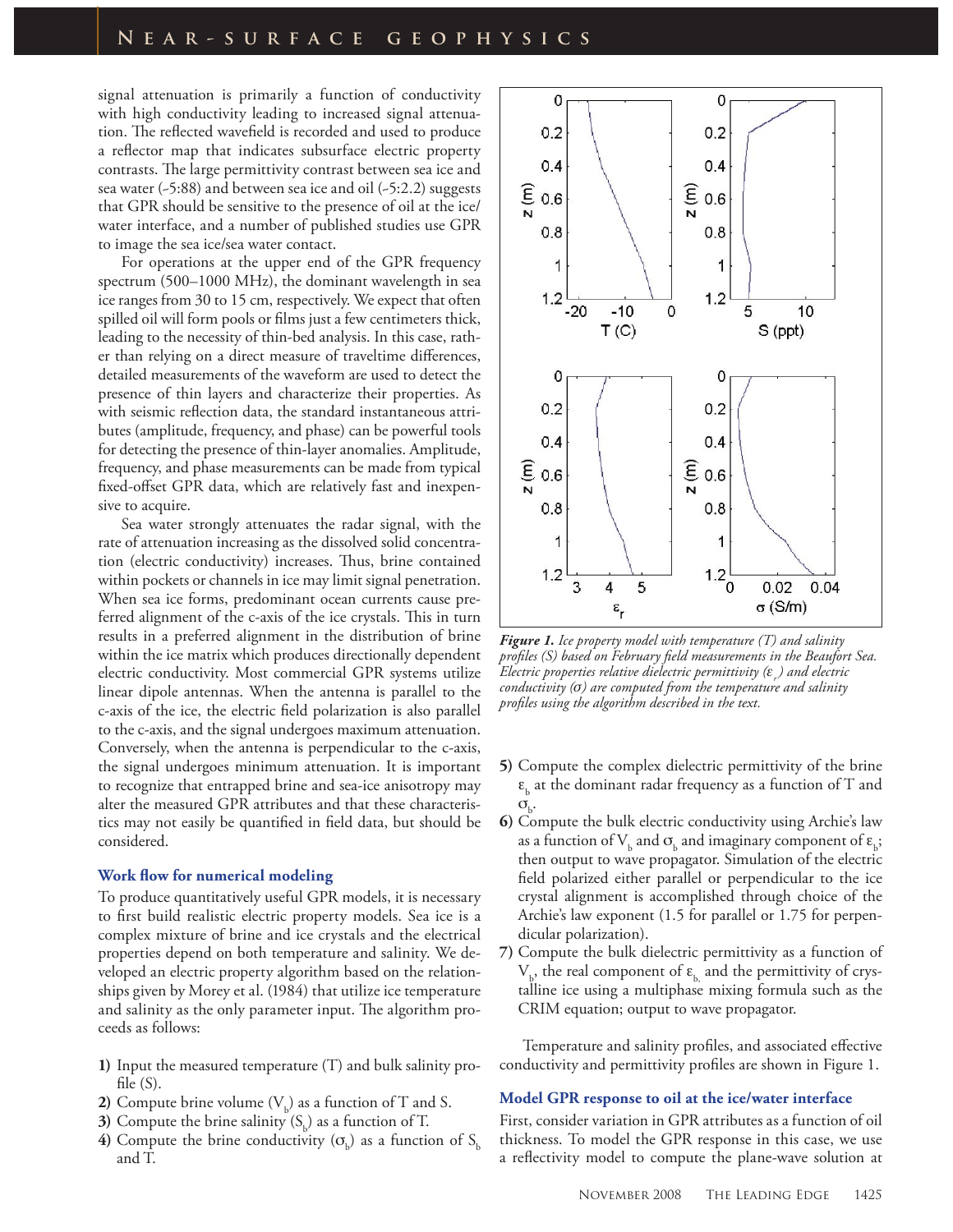

normal incidence. To account for the vertical electric property gradients, we divide the permittivity and conductivity profiles into homogenous layers with thickness of 5 mm. The source is a 500-MHz Ricker wavelet placed 1 m above the ice surface. Using the electric properties for February Beaufort

Sea conditions, we varied the oil thickness from 0 to 24 cm (Figure 2a). We set the oil relative permittivity to 2.2 (the dominant wavelength in the oil is ~40 cm).

The simulated GPR data (Figure 2b) contain qualitative changes including an amplitude increase as the oil layer thick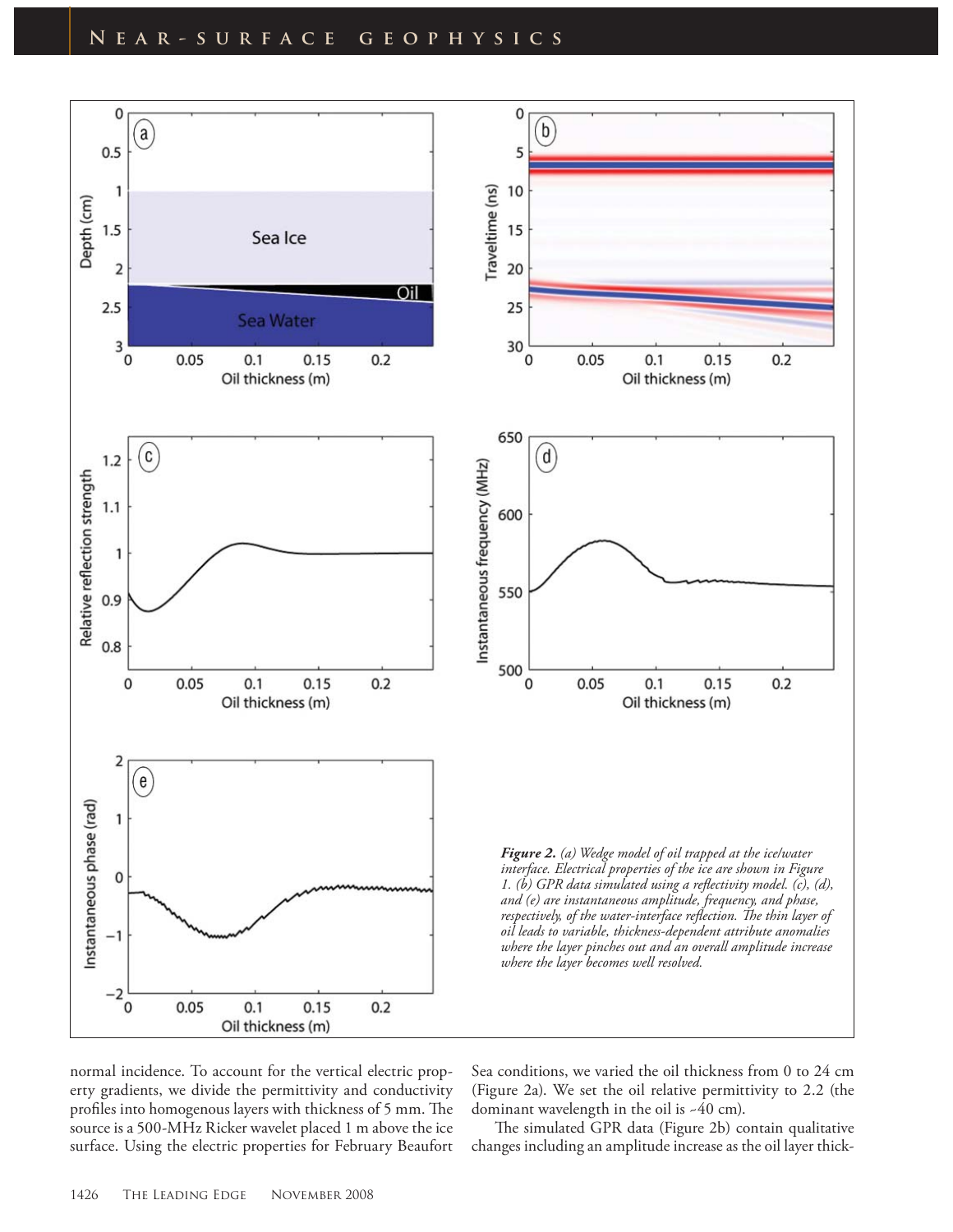ens. At a thickness of 24 cm, the oil layer is well resolved, and the relatively weak reflection from the ice/oil interface is easily differentiated from the oil/ water reflection. At thicknesses of 0 to 14 cm  $(-1/3$  wavelength), significant anomalies are observed in the instantaneous attributes for the water-interface reflection. The amplitude first decreases slightly, reaching a minimum at 4 cm of oil (Figure 2c). The amplitude then increases, reaching a maximum at 12 cm of oil, or slightly more than 1/4 of a wavelength. As the oil layer becomes well resolved, the amplitude reaches a constant value controlled by the oil/ water plane-wave reflection coefficient. The instantaneous frequency increases by 35 MHz, reaching a maximum at 9 cm of oil and then decaying to the constant background level (Figure 2d). A phase delay is also associated with the thin oil layer, reaching -0.86 radians at 10 cm of oil (Figure 2e).

These results illustrate that GPR



*Figure 3. Depth to ice/water interface mapped using 3D GPR and surface location of GPR*  profiles. The data were acquired using an 800-MHz common-offset antenna configuration. *Image is aligned in the long dimension of the tank with smooth ice on the left and rough ice (blue) on the right. Outlines of the six smooth-ice spill skirts are seen as ice thickness anomalies.*



*Figure 4. Oil distribution mapped from overhead photos with backlighting from beneath the ice. Slice through the data volume clearly shows amplitude highs (dark black) associated with oil that has accumulated in topographic highs. Red arrows indicate location of oil outside the containment skirts. Instantaneous attributes also show anomalies that track the oil distribution. Although there are some false positives,*  approximately 80% of the oiled area is identified from the GPR response.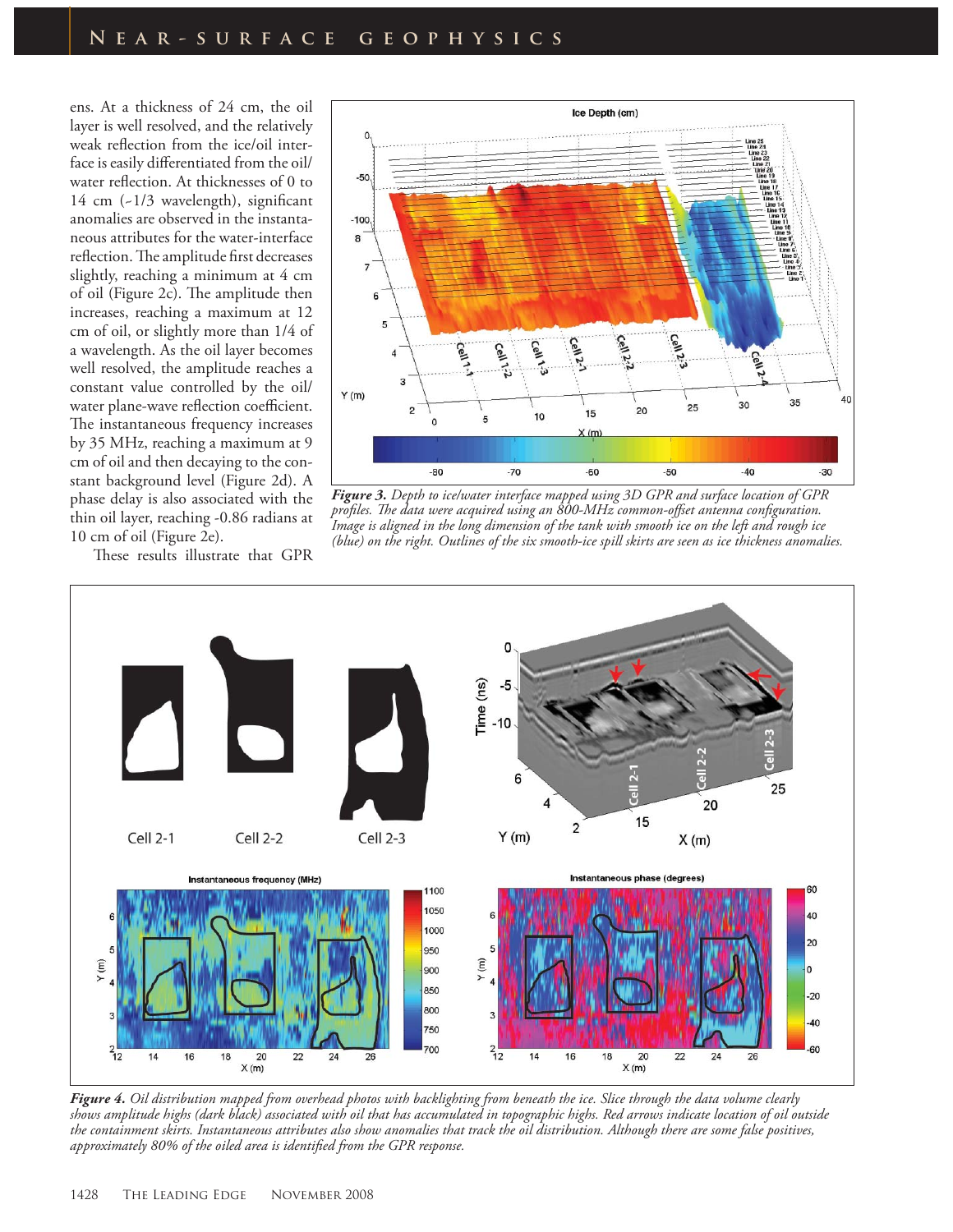

*Figure 5. Electric property models and simulated GPR data for a laterally variable ice/water interface oil migration of up to 12 cm into the*  ice sheet simulated with a rough interface varied randomly at 3-mm intervals. The relative permittivity of cold sea water is ~88, but the plot is clipped at 10 so that variations in the ice sheet are evident. The properties are based on our February test case shown in Figure 1. An earlier spill resulting in oil trapped within the ice sheet is also present in this model. Although this layer generates a reflection, it does not alter the attributes at the base of the ice. The amplitude change caused by introduction of oil at the ice/water interface is roughly a factor of 2 higher in the case of *rough ice relative to the smooth-ice equivalent.*

should be sensitive to the presence of oil at the ice/water interface. The reflection from the water interface is the highest amplitude event in the reflected wavefield and therefore relatively easy to identify in field data. Substantial differences in various aspects of the reflection response along the water interface are present for oil layers thicker than 2–3 cm. These changes offer the potential to differentiate the GPR response over oiled areas from the background or clean response.

#### **Laboratory test**

To test GPR performance in real ice, we conducted a controlled spill experiment at the Ice Engineering Facility at the U.S. Army Cold Regions Research and Engineering Laboratory (CRREL) in Hanover, New Hampshire which houses a large ice test basin, 36.5 m long  $\times$  9 m wide  $\times$  2.4 m deep. The test basin is contained within a cold chamber that maintains a controlled freezing environment down to  $-30^{\circ}$ C. The tank is filled with 1% urea water which produces a final ice crystal structure very similar to sea ice, with impurities trapped in brine channels.

The ice sheet was grown by maintaining the test chamber at -30°C for 16 days. The resulting ice (thickness of  $30-40$ cm in the smooth ice section) showed significant spatial variations  $(\pm 15\%)$  in ice thickness. This outcome benefited the experiment in that the oil tended to spread under the ice in an irregular manner, closely mimicking actual arctic spill behavior.

Spills were contained within seven weighted skirts hanging 46 cm into the water from a buoyant square frame (2.4 m on a side) of plastic pipe. The floating frames were positioned at intervals down the centerline of the tank at the onset of ice growth and allowed to freeze-in starting at cell 1-1 and end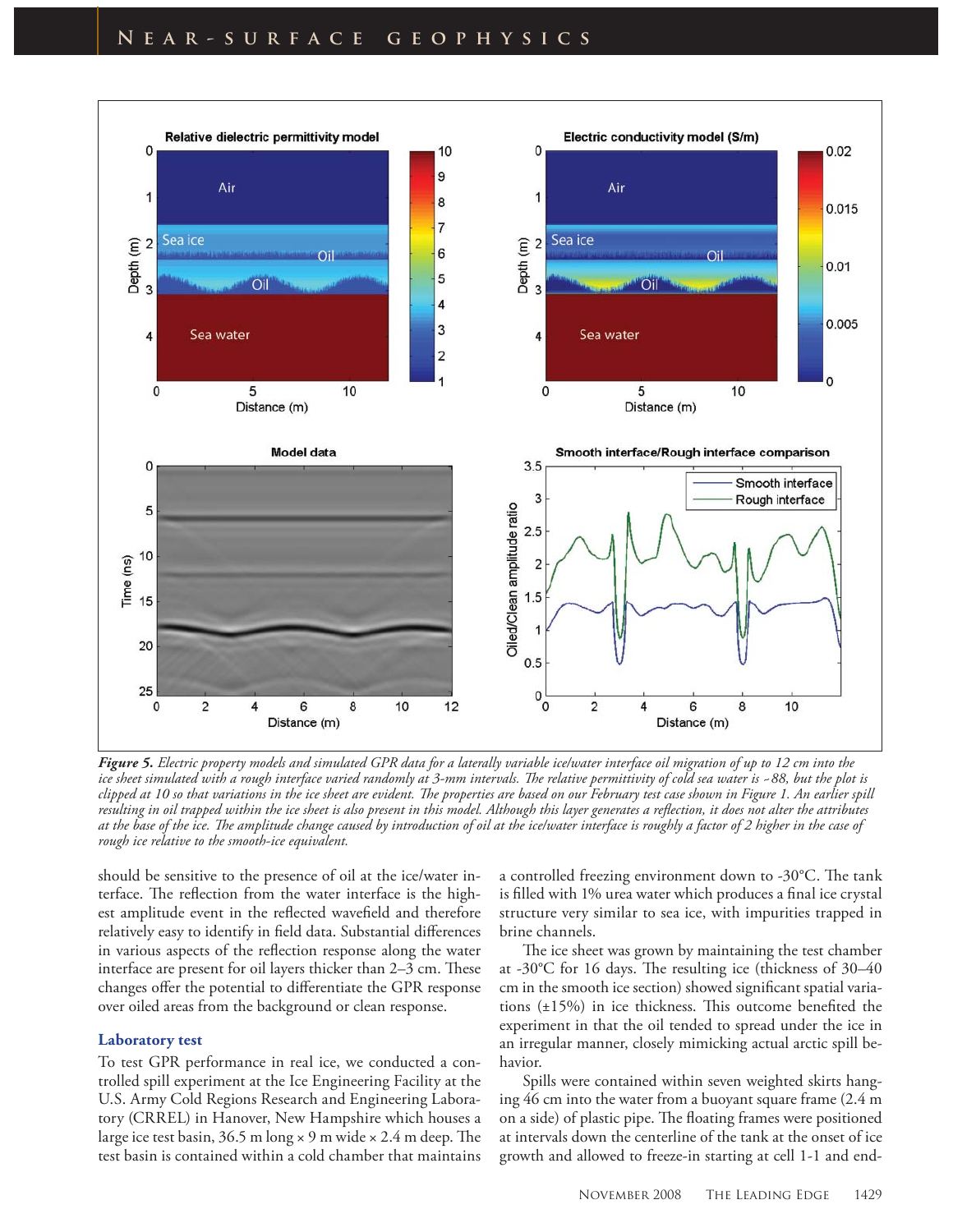ing with 2-4 in the rough ice field (Figure 3). The technique of inserting flexible fabric skirts through the ice to contain oil was used successfully in a number of previous experimental spills in natural sea ice. The hoops or skirts need only to hang a few feet under the completed ice sheet to fully contain any oil injected inside the skirt perimeter.

South Louisiana crude was selected for the experiment due to availability and a low pour point, which ensured that it would remain a liquid in the tank water at -0.3 °C. The total available volume of 200 US gallons was portioned between the spills according to three nominal film thicknesses  $(8, 15,$ and 30 mm), assuming an even distribution within the skirted areas. The oil spreading was far from uniform. The target minimum film thickness of 8 mm corresponds to the minimum equilibrium film thickness under sea ice, which varies from 6 to 8 mm depending on the interfacial tension between oil and sea water. Fresh crude oil was pumped beneath the ice at two stages in the growth cycle: into three hoops or spill skirts once the ice thickness was between 17 and 25 cm, and into the remaining four spill rings once the ice was close to its maximum thickness (morning of the first test day). This spill sequence resulted in a mix of free oil under the ice in sites 2-1 to 2-4 (ice/water/oil interfaces) and entrapped oil in sites 1-1 to 1-3 (ice/oil/ice interfaces). Here we focus on the three cells with oil trapped beneath the ice (cells 2-1 to 2-3).

The contaminated areas were digitized from overhead photographs taken with underwater backlighting. Backlighting clearly revealed the location of oil trapped under the ice (Figure 4). Note that a significant amount of oil escaped containment skirts 2-2 and 2-3. The breach of the test cells was not known prior to GPR data acquisition and inadvertently created a blind test for the GPR experiment.

We acquired 3D data over all test cells using a Mala GPR system with 800-MHz antennas. The 3D patch was  $4.8 \times$  $27$  m. The data consisted of  $25$  parallel profiles on  $20$ -cm centers (Figure 3). We acquired traces at intervals of ~2 cm using a studded odometer wheel trigger and then applied a geometry correction for small amounts of odometer wheel slip using the known cell boundaries which produced discontinuities clearly evident in the GPR data. Eight radar pulses were stacked at each location to enhance signal.

The data processing flow consisted of: time-zero shift to correct for instrument drift; band-pass filtering to remove the low-frequency transient (wow) and high-frequency random noise; spherical spreading correction; and attribute computation via the Hilbert transform.

The ice/water interface produced a clear, well-defined reflection that enabled detailed mapping of the ice thickness. Amplitude anomalies were present throughout the survey area, with the largest and most extensive observed in cells 2-1, 2-2, and on the southeast side of cell 2-2 and north and west of cell 2-3 where oil breached the containment skirts. Slicing the GPR data volume through the shallower portion of the ice/water reflection reveals well defined amplitude anomalies that track the oil distribution in and around cells 2-1, 2-2, and 2-3 (Figure 4). Of particular interest are the oil-induced

anomalies outside of cells 2-2 and 2-3. Note that we identified these anomalies and predicted that oil was present outside the test cells prior to backlighting the ice and mapping the oil distribution. Slicing through the data at the upper part of the water reflection combines two effects:  $(1)$  the oil migrates to the topographic high points, and (2) the oil produces a highamplitude anomaly. Amplitude highs unrelated to the oil are also evident around the skirt boundaries and at a few other locations where topographic variations cause focusing of the radar energy.

After plotting the instantaneous phase and frequency along the water interface horizon, we find an increase in frequency and a phase lag associated with the presence of oil. These anomalies are expected from the numerical model results. Note that these attributes are relatively noisy and that some anomalies are present where there is no oil. Additionally, there are some oiled areas where no anomaly is observed. Recall, however, that the attribute response depends strongly on the oil thickness and is nonunique.

The amplitude anomalies associated with the oil are roughly five times larger than predicted by the simple reflectivity model, and there are significant attribute anomalies within the test cell where no oil was revealed by underwater backlighting. These observations can be explained by recognizing that the ice undersurface is not smooth, but is roughened by irregular crystal growth extending below the solid ice sheet. The trapped oil tends to fill in these irregularities, resulting in a smaller property contrast between ice and oil at the rough interface and creating a smooth boundary at the oil/water interface. These effects combine to enhance the amplitude response. Additionally, underwater photography after the experiment revealed that disconnected droplets of oil were present beneath the ice throughout the test cells but away from the oil pools. These droplets filled in ice irregularities and created a more uniform reflecting horizon leading to attribute anomalies.

To test the effect of fine-scale roughness at the base of the ice, we inserted sinusoidal variations at the base of the ice model with a 5-m wavelength and peak-trough height of 20 cm (Figure 5). Ice properties were those shown in Figure 1. We used a second-order finite-difference GPR simulator with a plane-wave source 1.5 m above the ice surface. We simulated a spill scenario by filling the peaks with oil and modeled both smooth and rough ice/water interfaces. The rough surface was constructed by randomly perturbing the ice thickness by  $0-12$  cm. These variations occur over  $2-3$ mm laterally, which is comparable to the width of brine channels within natural sea ice.

Comparing the amplitude ratios of oiled-to-clean scenarios, we see that the amplitude increase is a factor of up to two times greater in the case of rough ice (Figure 5). Therefore, oil present at the irregular interface in natural sea ice tends to enhance attribute anomalies.

#### **Natural sea-ice test**

In collaboration with SINTEF, we conducted a controlled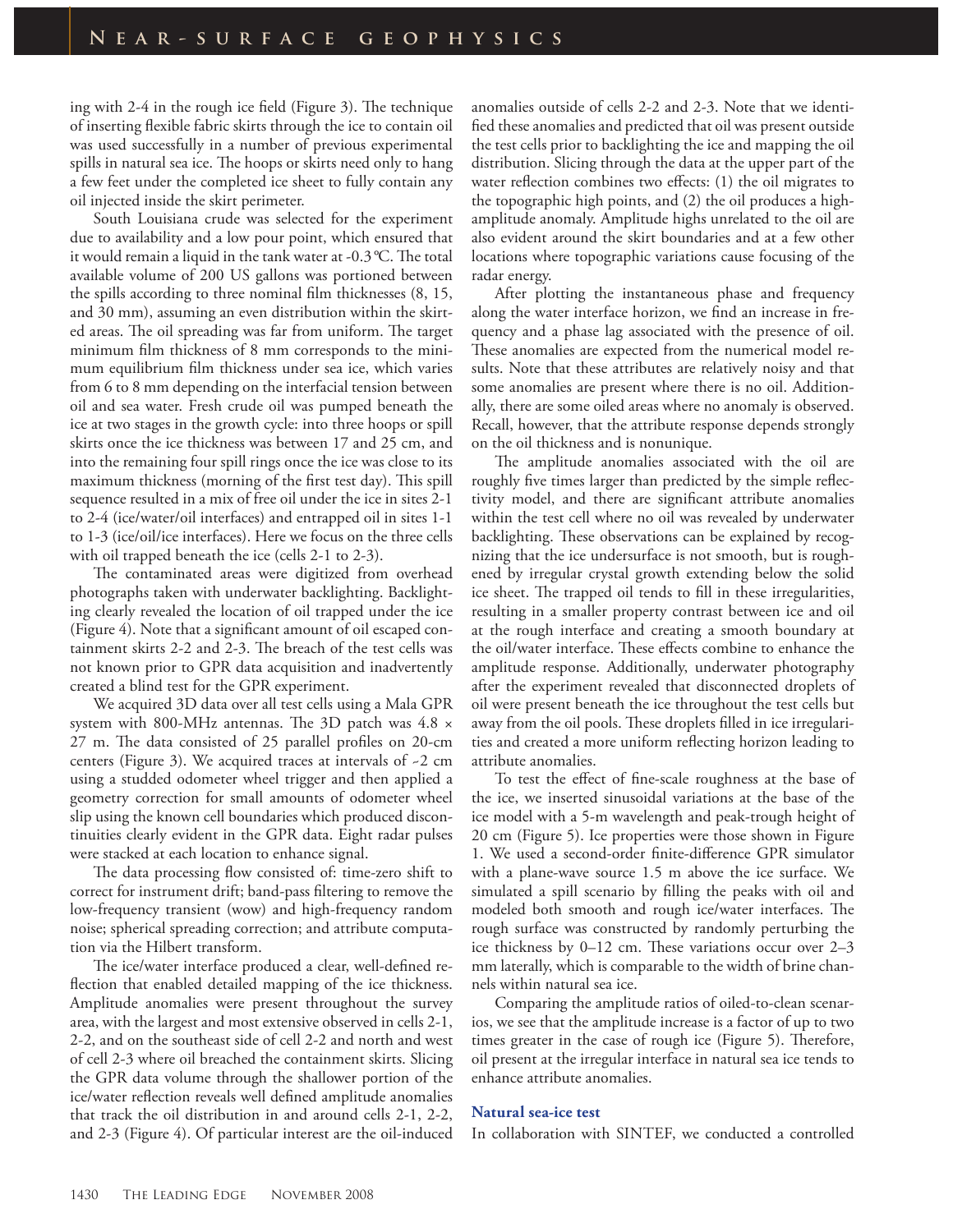

*Figure 6. Layout of the 3D GPR grid including the mapped oil distribution and instantaneous amplitude anomaly at the ice/water interface. Data were acquired on 1-m centers on an orthogonal grid.*  + signs = control points for oil thickness measurements. The contour *interval is 2 cm. A clear amplitude increase is evident where the oil thickness is 2–6 cm. On the left of the cell, where the oil thickness is greatest near the injection point, amplitudes are generally lower after oil injection indicating a lower contrast between the ice and oil than between the ice and water. Amplitude anomalies outside the test cell are caused by surface disturbance during injection preparation.*

spill experiment near Sveagruva, Svalbard, Norway in March 2006 to test the radar performance under natural sea-ice conditions. Note that 2006 was a particularly warm year, as such we had a relatively thin, warm ice  $(-65 \text{ cm and} > -7^{\circ}\text{C})$ sheet to work with. This scenario represented likely limiting conditions under which GPR could be effectively deployed. The oil was contained by a plastic skirt (diameter of 11.2) m) inserted through 45 cm of ice in February and allowed to freeze in until the time of the experiment in late March. The skirt depth of 150 cm allowed ample material to hang beneath the ice.

Oil was injected under the ice and inside the skirt through a neutrally buoyant pipe inserted through an augur hole drilled at an angle just outside the skirt. A total of 3400 liters (18 drums) of Statfjord crude were pumped from drums over a period of 2 hours and 10 minutes. The progress of the oil injection was monitored and recorded by an underwater camera focused on the end of the injection pipe approximately 1 m inside the skirt. The same camera was periodically moved to different inspection holes around the skirt perimeter to monitor the progress of the advancing oil boundary. No oil was observed outside the skirt during and after the oil injection by the underwater camera, and no sheen was observed in the inspection holes outside the skirt. Topographic variability at the base of the ice resulted in an irregular oil distribution with oil thickness ranging from 0 to 18 cm (Figure 6).

We acquired GPR data with a Sensors and Software PulseEKKO Pro sytem using 500-MHz antennas. Surveys were conducted before and after oil emplacement along 42 profiles in a  $20 \times 20$ -m orthogonal grid with 21 profiles in each direction. The orthogonal grid was important to test for azimuthal anisotropy in the GPR response related to the preferred orientation of ice crystal formation. Trace spacing of 5 cm was controlled by a studded odometer wheel. No significant wheel slippage occurred. Repeatability outside the containment cell was compromised by cutting dive holes after the background data set was acquired. While this effect is certainly evident in the data, it did not affect the response within the target area.

Data processing included: a time zero correction; a bandpass filter; relative amplitude gaining (data scaled to  $t^2$ ) followed by trace normalization; and instantaneous attribute computation.

Figure 7 shows cross-sections of the data before and after oil emplacement. Before oil emplacement, a topographic high (or area of relatively thin ice) is evident at low values of  $y$  between  $x = 5$  and 9 m. This created a preferred oil accumulation zone and the thickest oil films were measured in this area (Figure 6). After oil emplacement, the reflection from the base of the ice within the containment skirt undergoes a phase rotation of 180° in areas of thickest oil. This obvious change in the reflectivity occurs because crude oil has a much lower dielectric permittivity (higher velocity) than sea ice resulting in a positive-to-negative reflection coefficient change at the base of the ice. The reflection from the base of the oil pool is also evident as a flat-lying reflection with the same polarity as the ice/water interface reflection outside the containment area. However, the amplitude is much lower than expected. We believe this to be related to emulsification of the oil during injection leading to a higher conductivity mixture that inhibits GPR signal penetration.

Toward larger x and y values (Figure 6), the oil film thins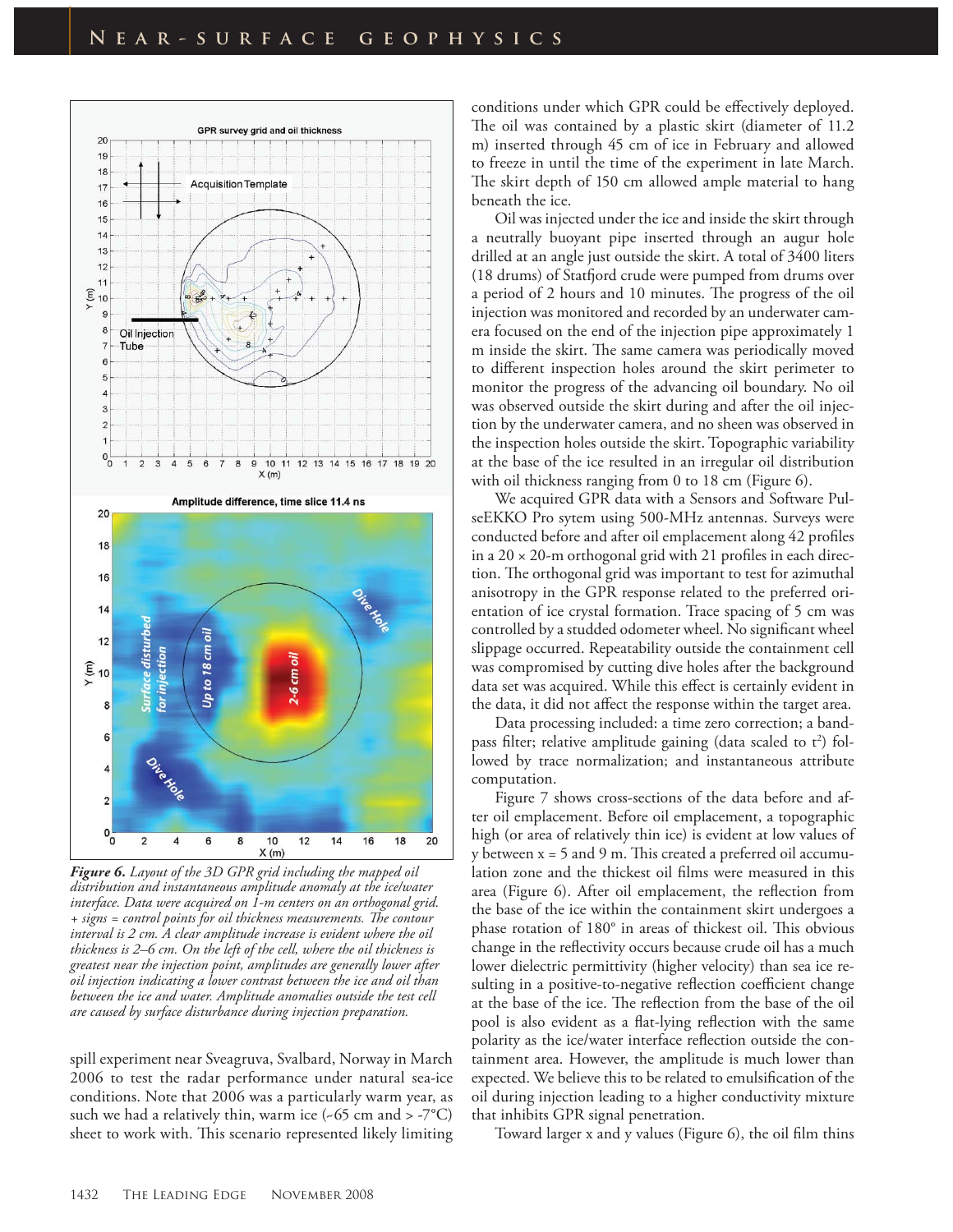and is no longer clearly resolved, but we record a significant amplitude increase after oil emplacement. The ice/water interface in this area appears irregular and generates a very weak reflection prior to oil emplacement. A possible interpretation is that water currents within the test cell are altered because of the containment skirt protruding into the water column. Decreased current flow may allow for more irregular crystal growth. Again, oil trapped within this rough interface tends to smooth irregularities and enhance the pre- and post-oil emplacement amplitude difference. The GPR amplitude response to the oil emplacement is highlighted by slicing the amplitude difference volume horizontally at the ice/water interface. Consistent amplitude highs are observed where the oil has a thickness of 2–6 cm. The highamplitude anomaly has two sources: tuning where the layer thickness is less than 1/2 wavelength, and oil filling in irregularities in the base of the ice.

GPR, operating at 500 MHz, clearly delineated changes at the ice/ water interface caused by emplacement of oil. Based on a qualitative comparison of the measured oil thickness distribution and radar results, it appears that the lower detection limit at 500 MHz is on the order of 2–4 cm; however, the sparse distribution of oilthickness measurements prevents a detailed analysis.



*Figure 7. Images before and after oil emplacement. A topographic high is evident along the x=8 m slice where the oil reached the greatest thickness and a phase reversal is evident after oil emplacement. Along the y=8 m slice, the irregular ice/water interface is evident before oil emplacement. Oil fi lled in the irregularities and there was a substantial increase in refl ection amplitude.*

#### **Discussion and conclusions**

For all field, lab, and modeling scenarios tested, results indicate that GPR methods can detect oil films as long as adequate energy reaches the ice/water interface. The minimum oil film detection limit appears to be roughly 2 cm with 500-MHz antennas. The response is nonunique, however, and successful detection requires an understanding of the system coupled with careful interpretation.

In addition to lateral heterogeneity at the surface and within the ice matrix, complexity at the ice/water interface has a significant impact on the GPR attributes. Measurement of these variations is not practical but would be required to compute oil-film thicknesses from the GPR response. Therefore, while it is possible to determine whether oil is present or not, it is unlikely that meaningful measurements of oil thickness can be made under typical field conditions.

Brine volume is the primary factor limiting signal penetration. There is a critical point at around  $-5^{\circ}$ C above which the brine volume results in high electric conductivity, and radar signal penetration is severely limited. In cold, midwinter ice, GPR can consistently penetrate the full ice thickness, but late in the season, thick warm ice prevents effective signal penetration. In the early season, the young ice tends to be relatively warm and have high salinity; however, since the ice is thin, it may still be possible to penetrate to the ice/water interface. Our field tests have shown that GPR operating below 800 MHz is necessary to consistently reach the ice/water interface, and we consider ~500 MHz the optimal operating frequency for the oil-detection problem. Within the limitations noted here, GPR can now be considered as an operational tool to detect oil in a wide range of ice conditions.

The modeling tools developed as part of this project produce realistic simulations of field conditions. This is in part